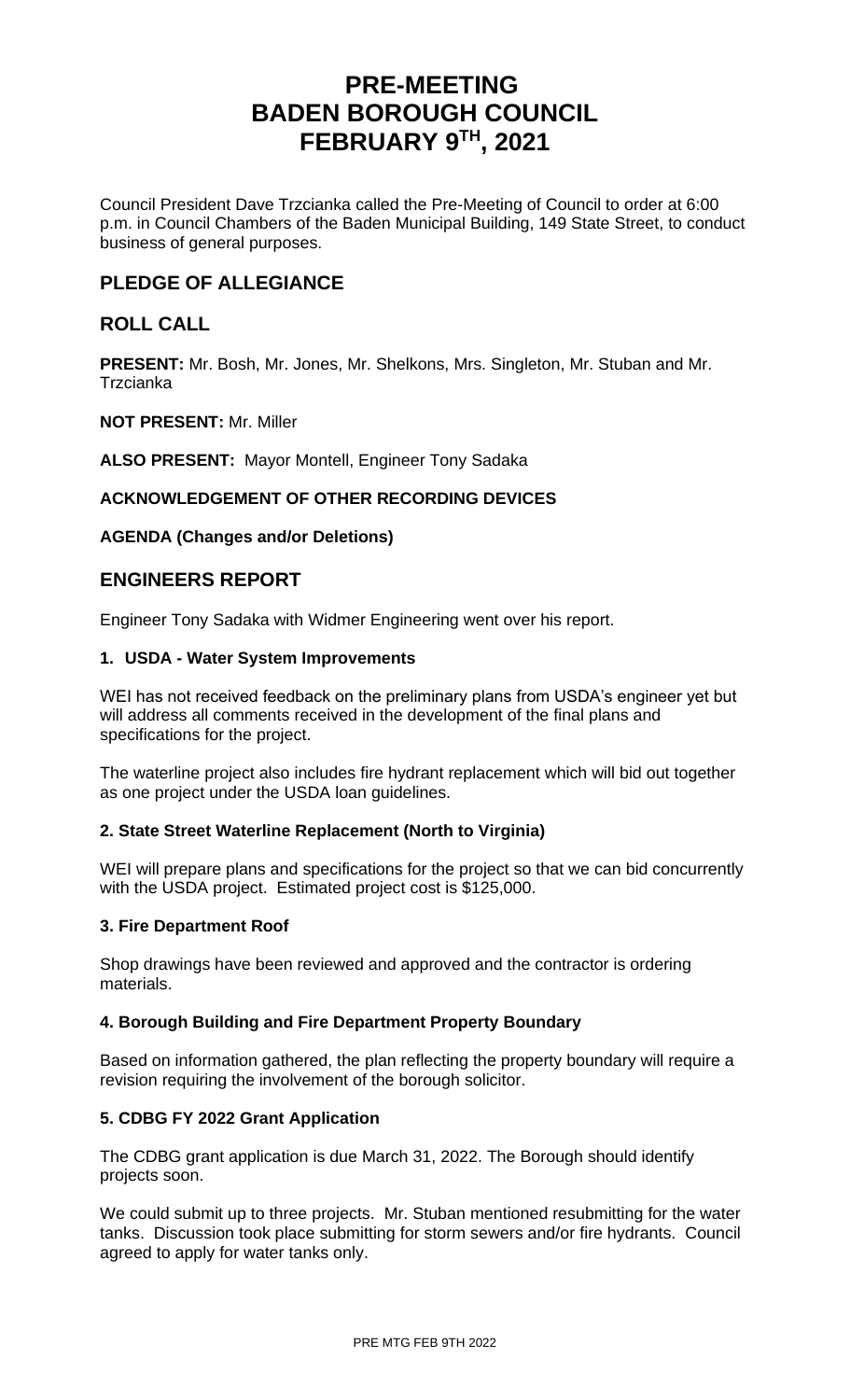## **6. North Avenue Paving**

Preliminary cost estimate to pave North Ave and provide a crown on the road is \$100,000.

Mr. Stuban asked council if they wanted to consider paving any other streets to the project. Mr. Josapak recommend Franklin Avenue. Mr. Trzcianka mentioned the side streets (dead ends) off of North Avenue. Mr. Trzcianka recommended driving around town and putting a list together of possible roads to pave.

## **MS4**

Mr. Stuban asked the engineer about the MS4 Storm Water Management requirements which currently Baden is under a waiver from the MS4 mandates. Mr. Sadaka explained that the MS4 prohibits harmful pollutants from being washed or dumped into the storm sewers and waterways. Eventually Baden will need to follow the MS4 and there will be costs associated with it. Mr. Stuban mentioned charging a fee for storm water management. Mr. Sadaka stated that the borough may not collect a fee for storm water management. It must be collected through a storm water authority or you use an existing authority such as a sanitary authority to collect the fee in cooperation with the borough. A fee study would need to be done, just like the water rates are calculated. Additional discussion took place regarding the fee being calculated on property acreage. Mr. Stuban stated that this isn't a decision for now, but he wants council to think about this for the future. Mr. Josapak spoke up and explained to council all of the reports and monthly monitoring that is required of the MS4.

## **ARP Funding**

Mr. Stuban stated that we were awarded funding from the county for three possible projects (water tank repair, inlet repair and SCADA system). Since we were not awarded the full amount he felt that the storm water inlets should be the focus and although we have not received the money yet he stated that the engineer should move forward with the specs and advertisement of bids for the project. Council agreed.

## **Canopy/Cover for the Building Walkway**

Mr. Stuban stated that we should look into the cost to put a canopy/cover over the walkway. Council agreed to have the engineer look into what options the borough may have.

## **Shed**

Mr. Stuban spoke about the recreation board wanting to replace the shed in the upper lot. He stated that maybe a prefab or cinderblock building would be a better idea. Mr. Trzcianka was thinking of a concession stand type of building. Mr. Trzcianka stated that he would get some measurements for the engineer but he was thinking 20' x 10' to get a price estimate for.

(Engineer, Tony Sadaka left the meeting at this time 6:32 PM)

## **VISITORS**

• Lori Tomb from Hillcrest Avenue addressed council in regards to the duplex that is being built on Ehman Avenue stating that she felt it was out of place and did not fall in the ordinance guidelines. She also had concerns regarding the height and obstruction of view for traffic since the it is located on the intersection. Mrs. Rakovan stated that the building inspector (BIU) approves and oversees the construction. She stated that she has addressed previous questions to BIU that the building is permitted to have three stories of living space and the garage is not considered living space and that the set backs are within the guidelines of the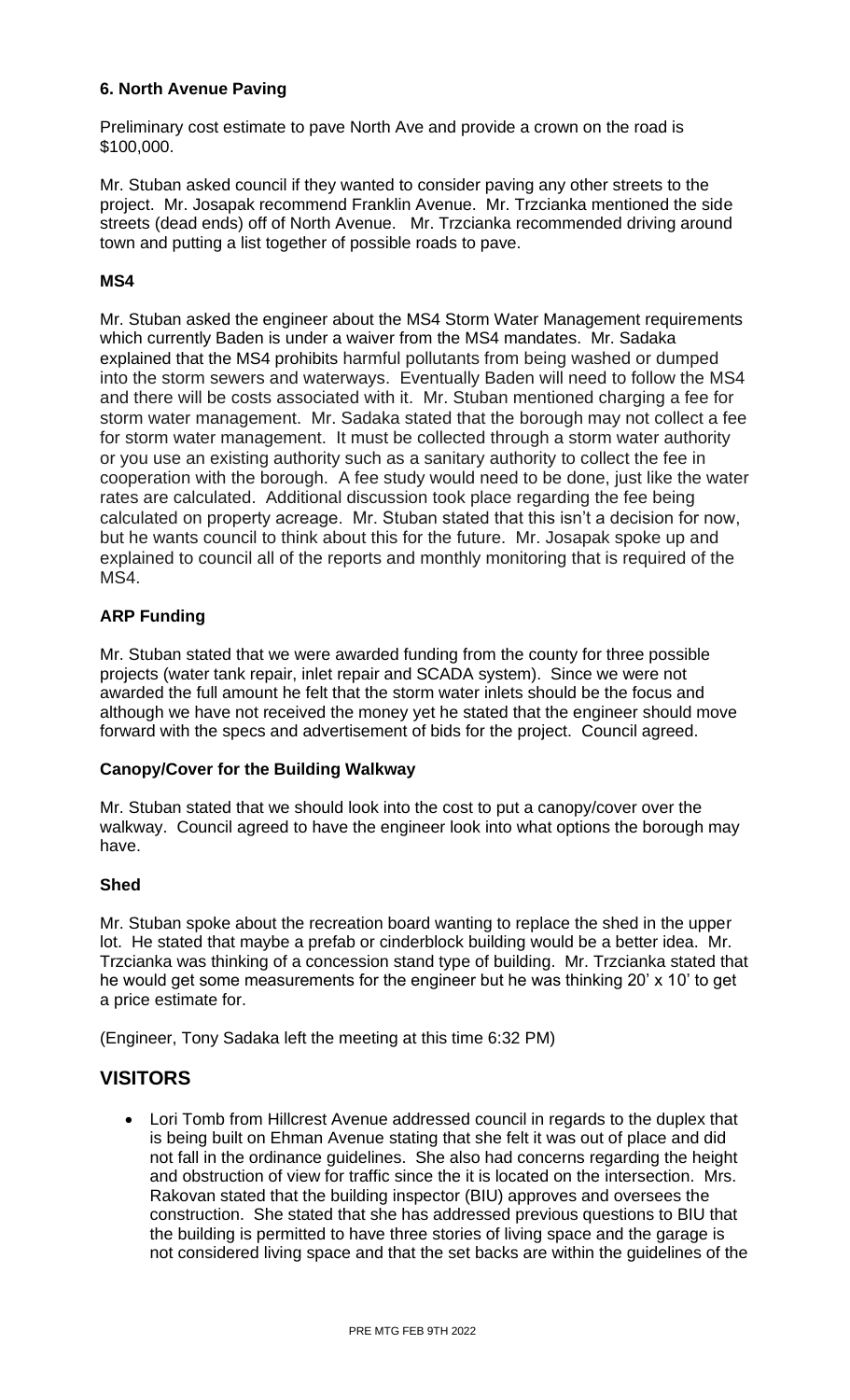zoning. As for the property size, she would have to address this with the building the inspector.

• Clarence Singleton from 524 Moore Avenue asked council why the borough can't plow the hills in Baden on both sides. He comes home from work and he can't park on the street to shovel his driveway. Mr. Josapak stated that public works for the past 30 years would plow roads during a heavy snow storm one up, one down and then side streets. This is repeated until the snow stops and then they go back to clear curb to curb unless there is something else that needs their attention and he noted that there was a waterline break that public works had to fix.

Mr. Stuban commented that last council meeting there were complaints about the fire department not being plowed out, fire hydrants not being cleared, cars being plowed in and sidewalks not being cleaned. Mr. Stuban stated that this was all discussed with Mr. Josapak. There are no answers to some of these complaints because during heavy snow this is going to happen. What is the priority for plowing? Mr. Trzcianka stated that the fire department should be a priority. Mr. Stuban stated that his discussion with Mr. Josapak was to first do Harmony Road, Ehman Avenue and then the fire station. Mr. Josapak stated that on his plow route the first roads plowed are Johnson Avenue, Harmony Road, Bauman Avenue and Ehman. Mr. Stuban stated that he has concern over the plowing. They (public works) come out and plows for 8 hours, then they go home while it is still snowing and then come out in the morning. Mr. Stuban felt (like the turnpike) public works should stay out 16 or 24 hours to get the job done. He didn't feel the employees should go home during a major snow storm or if they do go home do it in shifts with at least two people out plowing. Mrs. Jones spoke up about firefighters needing to shovel the snow at the fire station to prevent a fall. Mr. Stuban mentioned purchasing a quad with a plow to take care of cleaning up the borough complex. He also addressed possibly hiring someone to drive the quad to clear the complex and sidewalks when needed.

Mr. Josapak mentioned that Saturday morning everything was a sheet of ice because the police never called them out. Mayor Montell stated that she has directed the police department to be out checking road conditions during snow storms and contacting public works.

## **DEPARTMENT REPORTS**

## **Manager**

- **1. Baden Properties to Sell** On hold – Habitat for Humanity.
- **2. Speed Humps/Traffic Calming** Will install in the spring.
- **3. Garbage Contract** Recycle bin has been placed in the lower parking lot.
- **4. Theater** Code Enforcement Officer has filed with the magistrate. Waiting for hearing date.
- **5. Water Ordinance Update** Will be working with the solicitor on this matter starting in February.

## **6. Time Clocks**

Mr. Bosh has completed the set-up of the devices. Will be assisting with fingerprinting and training of employees over the next few weeks.

## **7. Phone System & Go Net Speed**

Cost analysis has been completed. Internet upgrade at the garage and fire department is not recommended as the monthly cost is too high for the low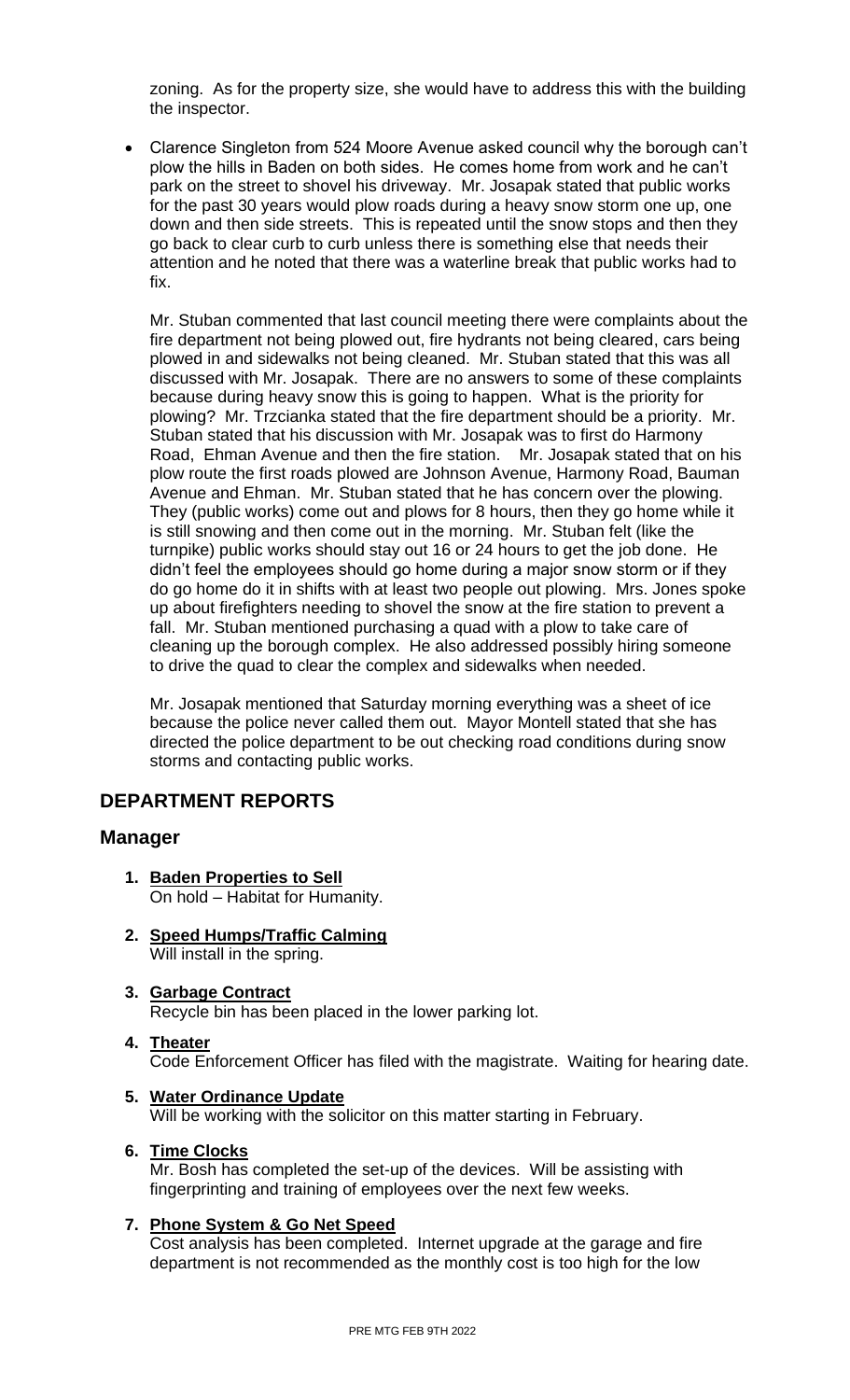internet usage of the locations. New phones for all locations and changing to Go Net Speed in the borough building will cost less than an extra \$100 per month.

Mr. Baker stated that a couple of years ago he got a price for the fire department from Go Net Speed of around \$150.

#### **8. Cameras for Water Tanks** No update.

### **9. Condominium/row houses**

After discussion with the attorney, he said that the ordinance should be done after the Planning Board approves the subdivision of the property.

### **10.Library project**

Library Revised Change Order #2 was received from the engineer. The amount of payment for this change order was \$35,320.70 to be paid by the grant funding.

### **11.Water/Mold in Furnace Room**

New flooring is being installed starting on Monday.

### **12.Workers Comp and Safety Board Committee**

The first meeting will be in March.

### **13.15 Minute Parking**

Solicitor is working on the ordinance.

### **14.RAFA System**

The new RAFA System that replaced the SCADA system is currently being installed. Set up email addresses for each public work employee so that they may have report accessing and tracking to the system.

### **15.Tax Exoneration**

There is another parcel on the County repository that requested tax exoneration. It will be presented to council next week.

### **16.SPC Regional Traffic Signal Grant**

No update.

#### **17.Beaver County ARPA Municipal Infrastructure Grants**

The Borough was awarded \$204,000 for infrastructure improvement as a result of the American Rescue Plan Act. Waiting for funds.

#### **18.COSTAR Salt Bidding**

Submitted the Borough's request to be included in the COSTAR salt bid.

#### **19.Annual Reports**

Completed the Liquid Fuels Report, DCED Tax Information Report, DCED Elected Official Report, 1099 Misc., Pension Reports, Workers Comp Report. Currently working on the Recycling Grant.

#### **20.Credit Card Payments**

Last year over \$100,000 of utility bills were paid by credit cards.

#### **21.Record Retention**

A resolution will be ready for next months meeting to purge old files in accordance with the Pennsylvania Retention Policy. The fire department could make a list of their records that they want to include in the disposal.

#### **22.Campbells Lab**

Campbells Lab is increasing their price for total coliform bacteria testing to \$35 per test.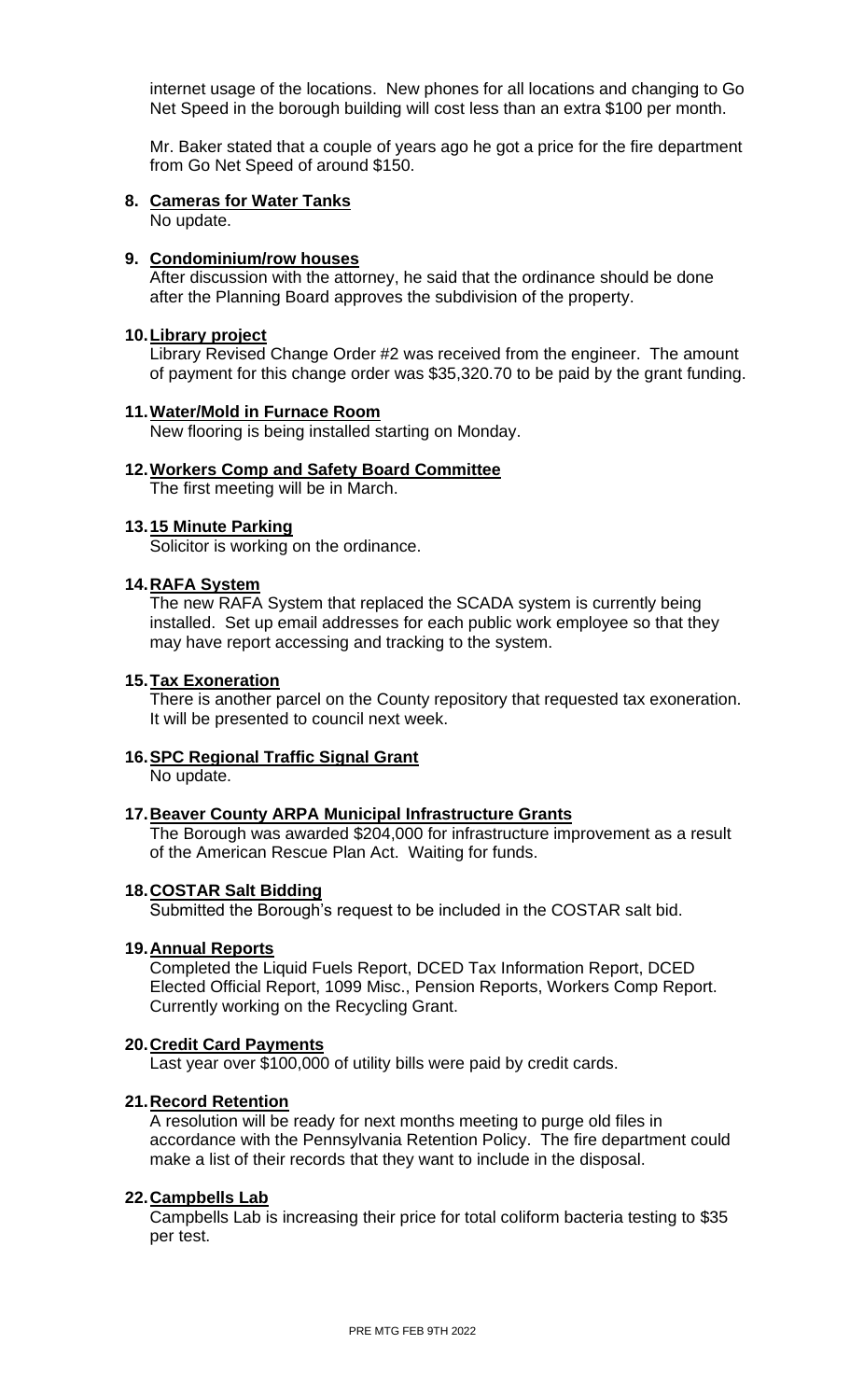## **23.Baden American Legion**

Requesting donation in support of being selected to host the National Commanders Recognition Dinner in March. Council agreed to use (council) flower funds to purchase a full-page ad for \$100.

## **Public Works**

## • **RAFA System**

Mr. Josapak stated that the RAFA System is up and running. He stated that he needs a new computer for the RAFA System. His current computer is over 12 years old.

## • **Computers**

Mr. Stuban stated that in addition to a new computer for public works, we also need a new computer for office and a lap top for the secretary to take home so that she may have access to borough records when needed.

## **Code Enforcement Officer**

Nothing to report

## **Police Chief**

Not present. Mayor Montell stated that council was given the vehicle information during last month's meeting.

## **FIRE CHIEF**

Chief Baker stated that there were 31 calls in January. Official notification was received from the State Fire Grant that they received \$15,000. The Safer Grant has been submitted. This is the grant for the incentive program. Chief Baker corrected a comment that he had made regarding the incentive program for the fire department. He saw that the borough had budgeted for the incentive program so he assumed it was approved. He now understands that although budgeted it has not been approved. Mr. Stuban stated that council needs to stop dragging their feet on this and we need to do more research and move forward with what council wants to do. He mentioned having this as an annual budgeted item that may be changed if the budget is tight. He asked that this be resolved by June or July.

Mr. Baker stated that the ladder truck needed to have the battery system replaced on it. The squad (pickup) truck which is owned by the fire department did not pass inspection due to rust. They are looking into repair costs or purchasing a new one.

The ISO review was conducted. They need to do hydrant flow testing at three locations within town but we need to wait until the weather gets better.

## **COMMITTEE REPORTS**

## *Finance (John Shelkons)*

| <b>General Fund Balance</b> | \$213,913 | Expenses \$156,743 |  |
|-----------------------------|-----------|--------------------|--|
| Water Fund Balance          | \$343,675 | Expenses \$123,581 |  |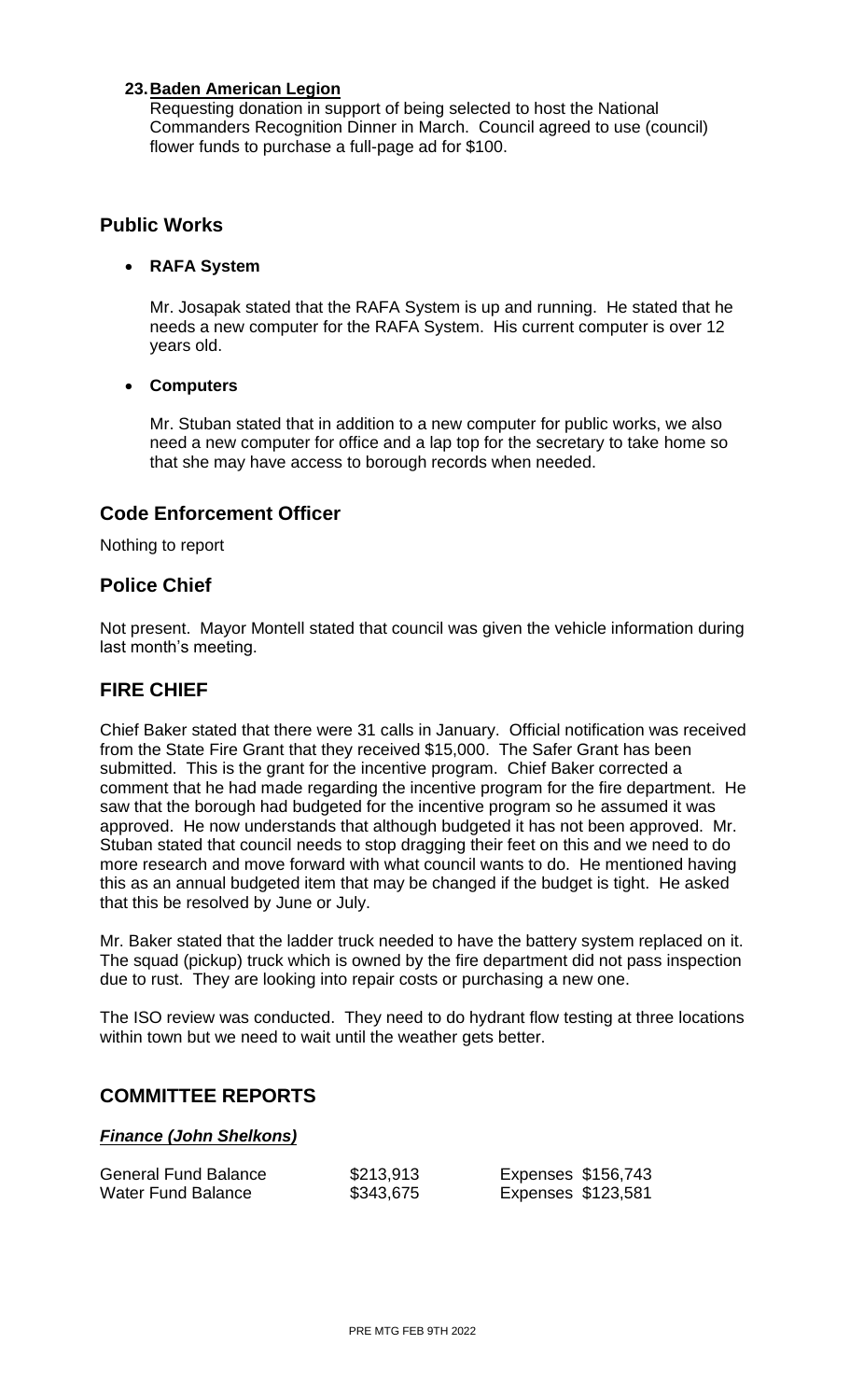## *Public Works, Sanitation & Municipal Authority (John Jones)*

Mr. Jones asked Mr. Josapak about the bucket truck, its repairs and if we still need to look for a replacement. Mr. Josapak stated that it has been repaired however the hydraulic lift inspection will be in April or May so it all depends on if will pass inspection.

Mr. Jones asked for an update on the grader. Mr. Josapak stated that the parts are in however they have not put them in yet. Mr. Stuban asked if the tires were ok on the grader. Mr. Josapak wasn't sure.

Mr. Stuban addressed purchasing a quad with a plow that could be kept in the new building that we plan to build/purchase. Discussion took place regarding what type of vehicle and having volunteers or part time employee to use it to clear the parking lot and sidewalks.

Mr. Stuban asked about the speed control device. Mr. Josapak stated that it was in the old Harmony Tank and he believes it needs new batteries. Council agreed to purchase batteries to get the speed control up and running.

## *Technology, Social Media, Library & Community Relations (Joe Bosh)*

### **Website**

Mr. Bosh stated that he got input from Facebook comments regarding what people would like to see on the borough website. He is currently working with the PSAB web host and design team to collaborate updating and improving the borough web page.

## **Library**

He attended his first library board meeting. The Ambridge School Board representative is Amy Fitsco. The library state aid should be received by the end of the week. They will be sending newsletter information to Mrs. Rakovan. He also noted that the librarian said water is pooling on the sidewalk in front of lift. Mr. Shelkons spoke up and said that he did take a look at the sidewalk and it does not appear to be pooling. There was a very small amount of water when he checked it out.

## **Library Memorial**

Mr. Shelkons stated that there is an eagle scout (with the help of two knowledgeable men) who wants to repoint the memorial and bell bricks. He stated that he felt they should attend a meeting and present to council for approval what they would like to do.

### **Newsletter**

Mr. Bosh stated that the deadline for newsletter articles is the end of the month and pictures will be taken of council and mayor at next weeks meeting.

## *Administration & Legislation (Doug Miller)*

Not present

## *General Government, Building Property/Grounds, Parks & Rec (Dawn Singleton)*

## **Recreation Board**

Mr. Singleton stated that the new president of the recreation board is Lavender Woolstrum. Secretary is Rachel Niesh. All other officers remain the same.

Mrs. Singleton asked Mr. Bosh if he could take down the old Baden Recreation Board Facebook page.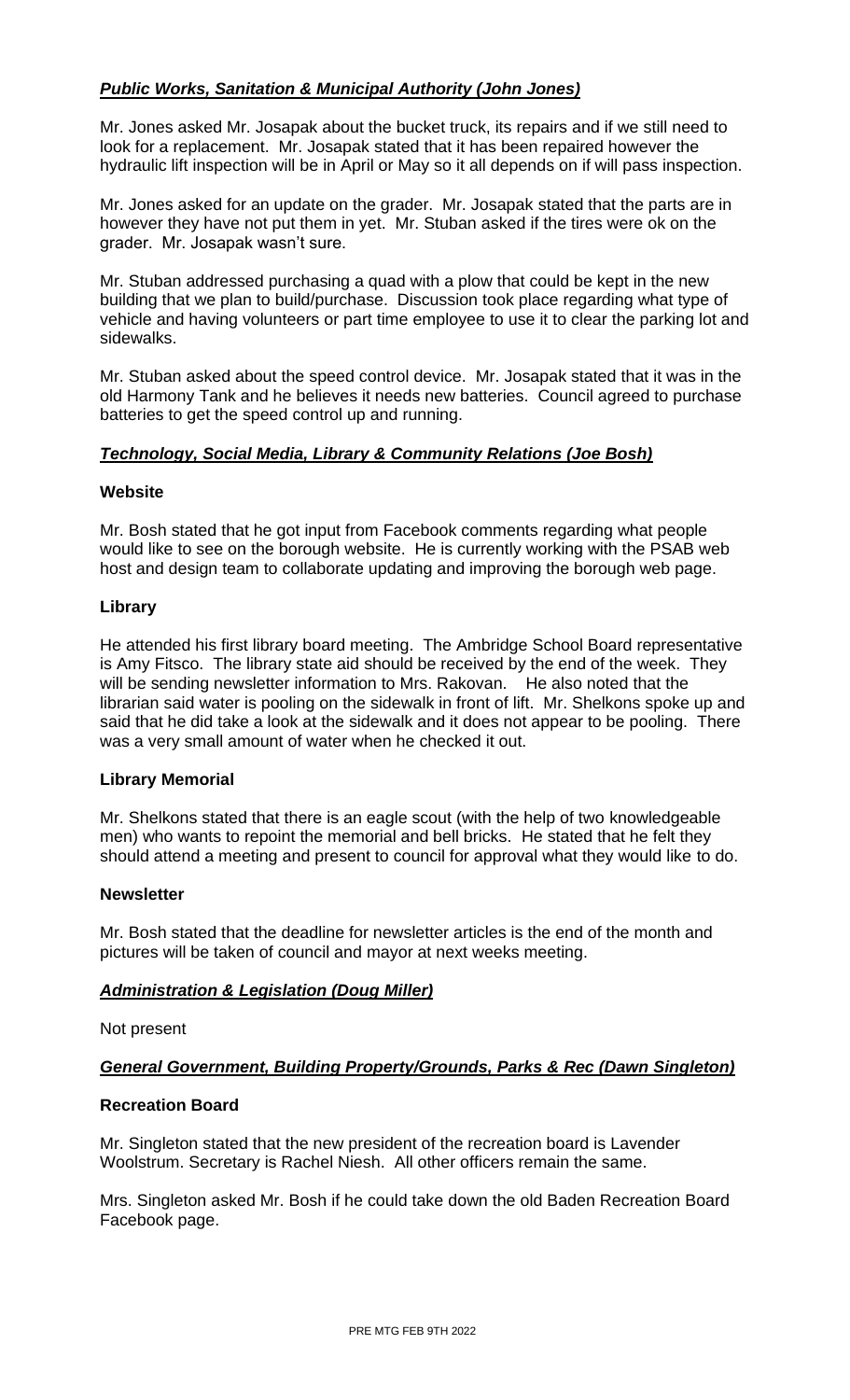## *Public Safety (Michael Stuban)*

### **Covid Pay – Part Time Police**

Mr. Stuban stated that after research the part time officer is entitled to the covid pay so a motion will need to be made at the next meeting.

### **Civil Service**

The Civil Service Board met and we could move forward with advertising for a new full time police officer. Advertise for three weeks.

### **Police Car**

The new police car (Durango) has been ordered. The cost of the radio was not included in the original pricing. A Motorola radio for the new police car will cost \$3,240.80.

### **Old Police Car**

We only have one estimate for the repair from last month and no one else wants to even give an estimate due to the extent of the rust damage to the vehicle. The other vehicle (Charger) has a check engine light which is an easy repair of the thermostat.

### **Part Time Police Officer**

There are part time police officers that council has never met. He would like to have Chief reach out to council members to meet the part time officers when they are working.

### **International Fire Code**

Discussion took place to adopt the International Fire Code and have the solicitor write the ordinance to adopt the International Fire Code.

### **Commercial Inspections**

Mr. Stuban stated that we should look into inspecting commercial buildings (possibly apartments) once a year and not to charge astronomical fees for the inspection. Mr. Trzcianka stated that he believes the state law says we can only charge what the cost is to do the inspection. Council did not object.

### **Vacant Property**

Mr. Stuban asked that we look into purchasing the vacant property on Harmony Road from the repository.

### **Efficiency Experts**

Mr. Stuban asked council to consider finding efficiency experts to work with and assist all of the departments to increase efficiency.

## **Code Enforcement Officer**

Mrs. Rakovan explained how we currently have a CEO through Building Inspector Underwriters. The CEO is complaint driven. We do not have him drive through town looking for problems. The new company we were looking at would do both code enforcement and building inspections. Mr. Stuban stated there are plenty of people interested in the position, but we need to figure out what we as a council are looking for. Mr. Trzcianka stated that we could go into executive session after meeting to discuss hiring and code enforcement personnel.